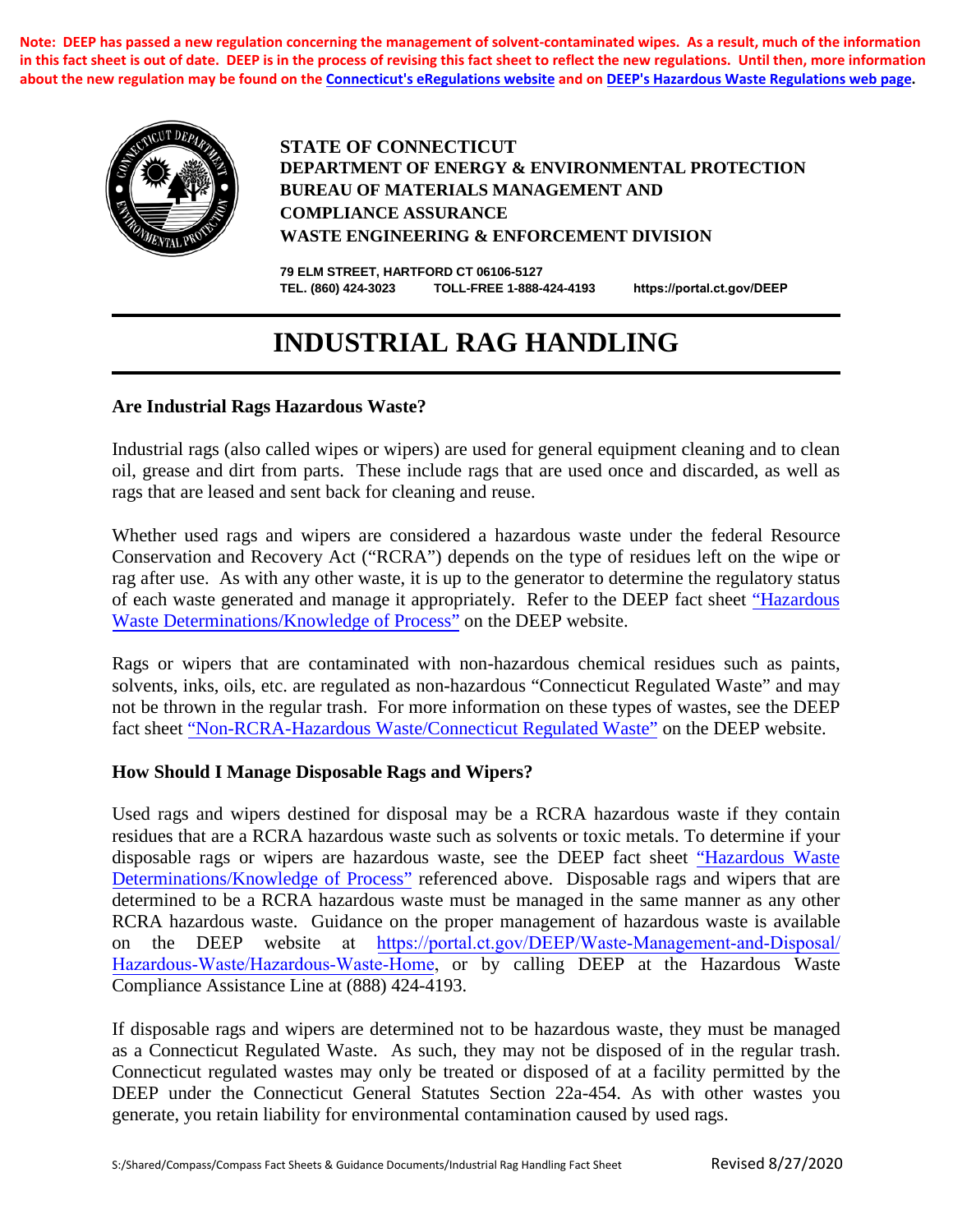### **How Should I Manage Leased Rags?**

Leased rags which are not saturated (i.e., do not contain free liquids), are laundered, and are reused may be sent to an industrial laundry for cleaning. If you determine that your leased rags are not a hazardous waste they do not have to be managed as a hazardous waste. If you determine your leased rags are a hazardous waste they must be managed as a hazardous waste until they are picked up for laundering. However, leased rags do not require a hazardous waste manifest or permitted transporter when shipped to the laundry facility.

The laundry facility is required to have a DEEP wastewater discharge permit allowing it to discharge the wastewater from laundering industrial rags. The permit sets limits on the discharge of solvents and other chemicals coming from the laundry. For this reason your laundry service may require you to limit the solvent and other chemical content of the soiled rags.

If you contract with an industrial laundry to supply you with leased rags, it is recommended that you have the laundry certify to you that they hold they appropriate licenses and/or permits for the processes they have and that they are in compliance with the permit conditions. For a list of facilities that have valid discharge permits and their compliance status with the permit conditions call the DEEP at (860) 424-3023 and ask for the "engineer of the day."

# **How May I Reduce Shop Rag Contaminants?**

It is important to minimize contamination of rags, because doing so will: (1) reduce health risks to workers; (2) reduce emissions of volatile organic compounds to the air; (3) improve effluent discharge from industrial laundries; (4) decrease liability risks; and, (5) save you money by eliminating excessive solvent use. Consider the following measures to reduce contaminants:

Reduce

- Scrape excess dirt and grime from parts before using solvents and rags.
- Reduce the need for cleaning. How clean is clean enough for your process?
- Reduce the amount of solvent used in cleaning through improved work practices.
- Install a filter in your parts washer to extend solution life.

# Substitute

• Use safer cleaners such as water-based cleaners wherever possible. Only use solvents when absolutely necessary.

# Recycle

- Remove excess solvent from rags by wringing or in a press. Collect spent solvent for recycling.
- Solvent recycling measures may require a DEEP permit or recycling registration. Before purchasing recycling equipment, check with the DEEP for applicable environmental requirements by calling the Hazardous Waste Compliance Assistance Line at (888) 424- 4193. You are also advised to check with OSHA and your local fire codes for ventilation and electrical requirements when considering the purchase of recycling equipment.

For more detailed information on reducing, substituting, and recycling solvents, see the DEEP's pollution prevention web page at <https://portal.ct.gov/DEEP/P2/Pollution-Prevention-Home-Page>.